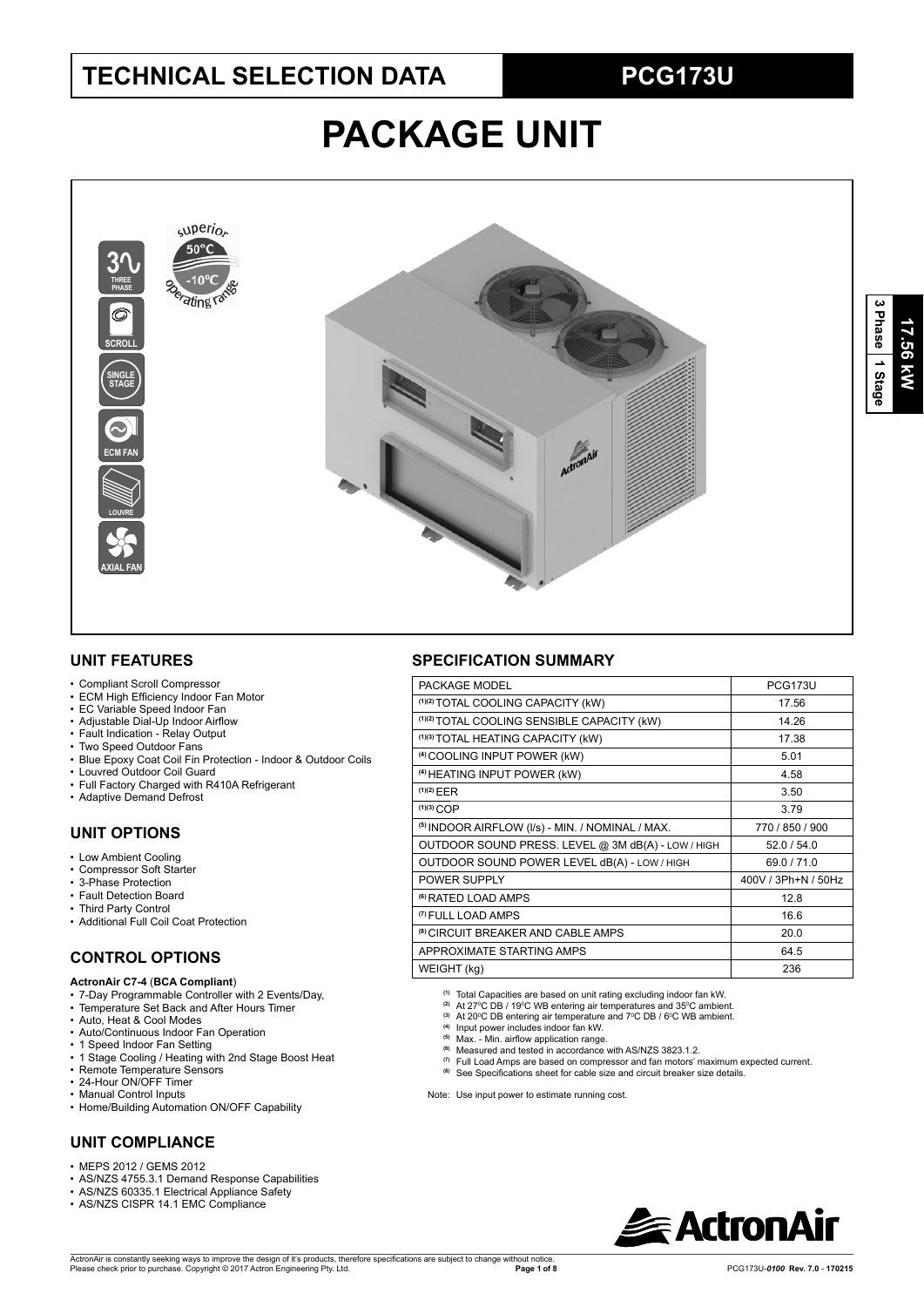## **CAPACITY SELECTION DATA PCG173U**

**COOLING PERFORMANCE**

| <b>AIR ENTERING</b> |                 | <b>TOTAL</b>    |       | <b>TOTAL SENSIBLE CAPACITY - KW</b> |       |       |       |       |                                         |       |       |       |       |
|---------------------|-----------------|-----------------|-------|-------------------------------------|-------|-------|-------|-------|-----------------------------------------|-------|-------|-------|-------|
| <b>OUTDOOR</b>      | <b>INDOOR</b>   | <b>CAPACITY</b> |       |                                     |       |       |       |       | AT DB TEMPERATURE ONTO INDOOR COIL - °C |       |       |       |       |
| DB-°C               | $WB - C$        | kW              | 20    | 21                                  | 22    | 23    | 24    | 25    | 26                                      | 27    | 28    | 29    | 30    |
|                     | 16              | 18.37           | 10.91 | 11.95                               | 12.97 | 13.98 | 14.97 | 15.79 |                                         |       |       |       |       |
|                     | 17              | 18.39           | 9.90  | 10.89                               | 11.93 | 12.96 | 13.98 | 14.96 | 15.86                                   |       |       |       |       |
| 25                  | 18              | 18.74           | 8.81  | 9.87                                | 10.87 | 11.91 | 12.94 | 13.95 | 14.97                                   | 15.91 | 16.75 |       |       |
|                     | 19              | 19.21           | 7.70  | 8.79                                | 9.86  | 10.85 | 11.88 | 12.91 | 13.93                                   | 14.95 | 15.90 | 16.79 | 17.57 |
|                     | 20              | 19.65           | 6.57  | 7.67                                | 8.75  | 9.83  | 10.82 | 11.85 | 12.87                                   | 13.91 | 14.92 | 15.90 | 16.82 |
|                     | $\overline{21}$ | 20.21           |       | 6.54                                | 7.62  | 8.72  | 9.78  | 10.77 | 11.83                                   | 12.84 | 13.85 | 14.89 | 15.87 |
|                     | $\overline{22}$ | 20.73           |       |                                     | 6.52  | 7.59  | 8.69  | 9.75  | 10.81                                   | 11.78 | 12.80 | 13.83 | 14.85 |
|                     | 16              | 17.73           | 10.61 | 11.64                               | 12.66 | 13.66 | 14.61 | 15.33 |                                         |       |       |       |       |
|                     | 17              | 17.70           | 9.60  | 10.59                               | 11.64 | 12.66 | 13.66 | 14.62 | 15.51                                   |       |       |       |       |
|                     | 18              | 18.03           | 8.52  | 9.59                                | 10.56 | 11.61 | 12.63 | 13.64 | 14.63                                   | 15.57 | 16.29 |       |       |
| 30                  | 19              | 18.40           | 7.42  | 8.50                                | 9.56  | 10.55 | 11.59 | 12.62 | 13.62                                   | 14.62 | 15.58 | 16.43 |       |
|                     | 20              | 18.85           | 6.30  | 7.40                                | 8.48  | 9.54  | 10.53 | 11.56 | 12.59                                   | 13.60 | 14.60 | 15.58 | 16.48 |
|                     | $\overline{21}$ | 19.40           |       | 6.26                                | 7.35  | 8.44  | 9.51  | 10.50 | 11.52                                   | 12.56 | 13.59 | 14.57 | 15.55 |
|                     | $\overline{22}$ | 19.88           |       |                                     | 6.23  | 7.31  | 8.40  | 9.47  | 10.45                                   | 11.48 | 12.52 | 13.54 | 14.54 |
|                     | 16              | 17.04           | 10.28 | 11.31                               | 12.33 | 13.31 | 14.20 |       |                                         |       |       |       |       |
|                     | 17              | 17.06           | 9.27  | 10.27                               | 11.30 | 12.31 | 13.31 | 14.25 | 15.07                                   |       |       |       |       |
|                     | 18              | 17.26           | 8.21  | 9.26                                | 10.25 | 11.28 | 12.30 | 13.29 | 14.27                                   | 15.19 |       |       |       |
| 35                  | 19              | 17.56           | 7.10  | 8.18                                | 9.25  | 10.22 | 11.26 | 12.29 | 13.29                                   | 14.26 | 15.21 | 16.24 |       |
|                     | $\overline{20}$ | 18.03           | 5.99  | 7.08                                | 8.16  | 9.22  | 10.20 | 11.23 | 12.26                                   | 13.26 | 14.25 | 15.22 | 16.10 |
|                     | 21              | 18.48           |       | 5.97                                | 7.06  | 8.14  | 9.18  | 10.18 | 11.19                                   | 12.23 | 13.22 | 14.23 | 15.21 |
|                     | $\overline{22}$ | 18.93           |       |                                     | 5.94  | 7.02  | 8.09  | 9.17  | 10.14                                   | 11.16 | 12.18 | 13.20 | 14.21 |
|                     | 16              | 16.20           | 9.89  | 10.93                               | 11.92 | 12.88 | 13.68 |       |                                         |       |       |       |       |
|                     | 17              | 16.22           | 8.85  | 9.89                                | 10.92 | 11.91 | 12.91 | 13.79 |                                         |       |       |       |       |
|                     | 18              | 16.33           | 7.84  | 8.90                                | 9.87  | 10.91 | 11.92 | 12.89 | 13.84                                   | 14.62 |       |       |       |
| 40                  | 19              | 16.59           | 6.74  | 7.82                                | 8.96  | 9.85  | 10.88 | 11.91 | 12.89                                   | 13.86 | 14.74 |       |       |
|                     | 20              | 16.98           | 5.64  | 6.74                                | 7.81  | 8.86  | 9.83  | 10.86 | 11.88                                   | 12.87 | 13.84 | 14.77 | 15.54 |
|                     | 21              | 17.40           |       | 5.62                                | 6.70  | 7.78  | 8.83  | 9.81  | 10.82                                   | 11.85 | 12.86 | 13.82 | 14.78 |
|                     | 22              | 17.84           |       |                                     | 5.59  | 6.67  | 7.74  | 8.80  | 9.78                                    | 10.78 | 11.81 | 12.81 | 13.82 |
|                     | 16              | 15.30           | 9.47  | 10.52                               | 11.49 | 12.40 |       |       |                                         |       |       |       |       |
|                     | 17              | 15.31           | 8.45  | 9.48                                | 10.49 | 11.49 | 12.44 | 13.22 |                                         |       |       |       |       |
|                     | 18              | 15.33           | 7.45  | 8.45                                | 9.46  | 10.48 | 11.50 | 12.45 | 13.34                                   |       |       |       |       |
| 45                  | 19              | 15.55           | 6.38  | 7.43                                | 8.42  | 9.45  | 10.47 | 11.48 | 12.46                                   | 13.38 | 14.11 |       |       |
|                     | 20              | 15.89           | 5.27  | 6.35                                | 7.42  | 8.46  | 9.43  | 10.44 | 11.46                                   | 12.44 | 13.40 | 14.26 |       |
|                     | $\overline{21}$ | 16.28           |       | 5.25                                | 6.33  | 7.39  | 8.45  | 9.41  | 10.42                                   | 11.42 | 12.44 | 13.40 | 14.30 |
|                     | $\overline{22}$ | 16.73           |       |                                     | 5.22  | 6.29  | 7.37  | 8.41  | 9.39                                    | 10.40 | 11.40 | 12.40 | 13.37 |
|                     | 16              | 14.30           | 9.03  | 10.07                               | 11.00 | 11.78 |       |       |                                         |       |       |       |       |
|                     | 17              | 14.31           | 8.01  | 9.02                                | 10.06 | 11.02 | 11.90 |       |                                         |       |       |       |       |
| 50                  | 18              | 14.33           | 7.03  | 8.01                                | 9.02  | 10.04 | 11.03 | 11.96 |                                         |       |       |       |       |
|                     | 19              | 14.42           | 5.96  | 7.01                                | 8.00  | 9.02  | 10.02 | 11.03 | 11.97                                   | 12.81 |       |       |       |
|                     | 20              | 14.70           | 4.87  | 5.94                                | 7.00  | 7.99  | 9.00  | 10.00 | 10.99                                   | 11.97 | 12.87 |       |       |
|                     | 21              | 15.06           |       | 4.84                                | 5.92  | 6.98  | 8.01  | 8.98  | 9.97                                    | 10.99 | 11.98 | 12.89 | 13.71 |
|                     | $\overline{22}$ | 15.45           |       |                                     | 4.81  | 5.89  | 6.96  | 7.99  | 8.96                                    | 9.96  | 10.97 | 11.94 | 12.89 |

#### **HEATING PERFORMANCE**

| <b>WB TEMP</b><br>ON OD | <b>HEATING CAPACITY - kW</b><br>AT DB ENTERING INDOOR - °C |       |       |       |       |       |       |       |       |       |  |  |
|-------------------------|------------------------------------------------------------|-------|-------|-------|-------|-------|-------|-------|-------|-------|--|--|
| <b>COIL-</b> °C         |                                                            | 16    |       | 18    |       | 20    |       | 22    |       | 24    |  |  |
|                         | TН                                                         | тн    | TН    | IH.   | TН    | IН    | TН    | IΗ    | TН    | IН    |  |  |
| $-10$                   | 10.94                                                      | 10.28 | 10.89 | 10.24 | 10.84 | 10.19 | 10.78 | 10.14 | 10.74 | 10.09 |  |  |
| -8                      | 11.67                                                      | 10.86 | 11.61 | 10.80 | 11.55 | 10.74 | 11.49 | 10.68 | 11.42 | 10.62 |  |  |
| $-6$                    | 12.42                                                      | 11.43 | 12.35 | 11.36 | 12.28 | 11.30 | 12.25 | 11.27 | 12.19 | 11.21 |  |  |
| $-4$                    | 13.22                                                      | 11.83 | 13.13 | 11.75 | 13.10 | 11.72 | 13.02 | 11.65 | 12.94 | 11.58 |  |  |
| $-2$                    | 14.10                                                      | 12.26 | 14.00 | 12.18 | 13.91 | 12.10 | 13.82 | 12.02 | 13.74 | 11.95 |  |  |
| $\Omega$                | 14.94                                                      | 12.85 | 14.83 | 12.76 | 14.77 | 12.70 | 14.66 | 12.61 | 14.57 | 12.53 |  |  |
| 2                       | 15.79                                                      | 14.05 | 15.66 | 13.94 | 15.54 | 13.83 | 15.43 | 13.73 | 15.32 | 13.63 |  |  |
| 4                       | 16.71                                                      | 15.87 | 16.54 | 15.71 | 16.44 | 15.62 | 16.33 | 15.52 | 16.21 | 15.40 |  |  |
| 6                       | 17.68                                                      | 17.68 | 17.52 | 17.52 | 17.38 | 17.38 | 17.24 | 17.24 | 17.13 | 17.13 |  |  |
| 8                       | 18.68                                                      | 18.68 | 18.51 | 18.51 | 18.35 | 18.35 | 18.21 | 18.21 | 18.07 | 18.07 |  |  |
| 10                      | 19.71                                                      | 19.71 | 19.54 | 19.54 | 19.37 | 19.37 | 19.21 | 19.21 | 19.05 | 19.05 |  |  |
| 12                      | 20.79                                                      | 20.79 | 20.60 | 20.60 | 20.41 | 20.41 | 20.23 | 20.23 | 20.05 | 20.05 |  |  |
| 14                      | 21.90                                                      | 21.90 | 21.70 | 21.70 | 21.49 | 21.49 | 21.29 | 21.29 | 21.10 | 21.10 |  |  |
| 16                      | 23.06                                                      | 23.06 | 22.82 | 22.82 | 22.60 | 22.60 | 22.38 | 22.38 | 22.17 | 22.17 |  |  |
| 18                      | 24.25                                                      | 24.25 | 24.00 | 24.00 | 23.75 | 23.75 | 23.50 | 23.50 | 23.26 | 23.26 |  |  |

| <b>AIRFLOW CORRECTION MULTIPLIER</b> |          |       |                |       |       |
|--------------------------------------|----------|-------|----------------|-------|-------|
| % VARIATION                          | $-9.41%$ | $-5%$ | <b>NOMINAL</b> | 5%    | 5.88% |
| <b>INDOOR AIRFLOW</b><br>(1/s)       | 770      | 808   | 850            | 893   | 900   |
| <b>TOTAL COOLING</b>                 | 0.982    | 0.991 | 1.00           | 1.006 | 1.007 |
| SENSIBLE COOLING                     | 0.946    | 0.971 | 1.00           | 1.027 | 1.032 |
| <b>HEATING FACTOR</b>                | 0.996    | 0.998 | 1.00           | 1.002 | 1.002 |

**TH -** Total Heating Capacity (kW).  **IH -** Integrated Heating Capacity (kW)

Includes defrost losses.

- **NOTES:** 1. No allowance has been made for the
- effect of indoor fan motor. 2. Selection tables are based on nominal airflows.
- Correction factors must be applied for selection away from these conditions.

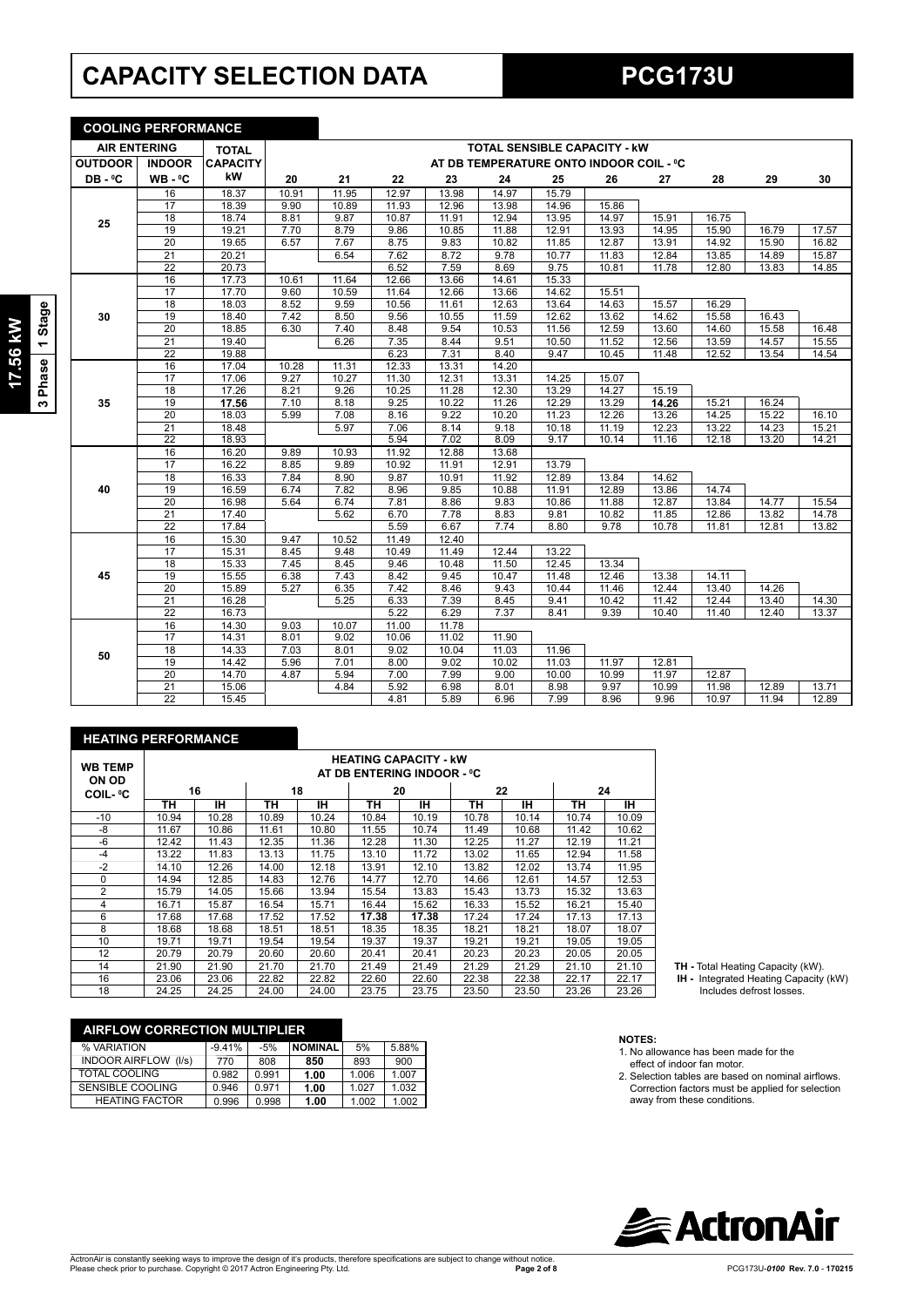## **UNIT DIMENSIONS PCG173U**

 $-$ 1110 120  $-$  1000

 $60$ 



## **T** PACKAGE UNIT - STANDARD MODEL





RETURN AIR

 $\Box$ 

#### **MINIMUM SERVICE ACCESS CLEARANCES & AIRFLOW SPACE ALLOWANCES**

340

645

**FRONT VIEW SIDE VIEW**

105

120 110

\_\_\_\_ 1120 \_\_\_\_\_\_\_\_\_\_\_\_\_\_\_\_\_\_\_\_\_\_\_| |\_\_ <sub>60</sub><br>(MTG C-C DIST)



**PLEASE NOTE THAT UNDER ALL CIRCUMSTANCES, CONDENSER AIR MUST NOT RECIRCULATE BACK ONTO CONDENSER COIL. KEEP ALL CLEARANCES FREE OF ANY OBSTRUCTIONS**

 $-40$ 

٦

OUTDOOR AIR INLET

 $25 - 1$ 

1120

| <b>STACKING OF UNITS</b>                             |                                         |  |  |  |  |  |  |
|------------------------------------------------------|-----------------------------------------|--|--|--|--|--|--|
| ONE IN FRONT OF THE OTHER<br>(DISTANCE BET. LF & RF) | SIDE BY SIDE<br>(DISTANCE BET. LF & LR) |  |  |  |  |  |  |
| 1000 mm                                              | 1000 mm                                 |  |  |  |  |  |  |



**3 Phase17.56 kW** 17.56 kW  **1 Stage**

ActronAir is constantly seeking ways to improve the design of it's products, therefore specifications are subject to change without notice.<br>Please check prior to purchase. Copyright © 2017 Actron Engineering Pty. Ltd.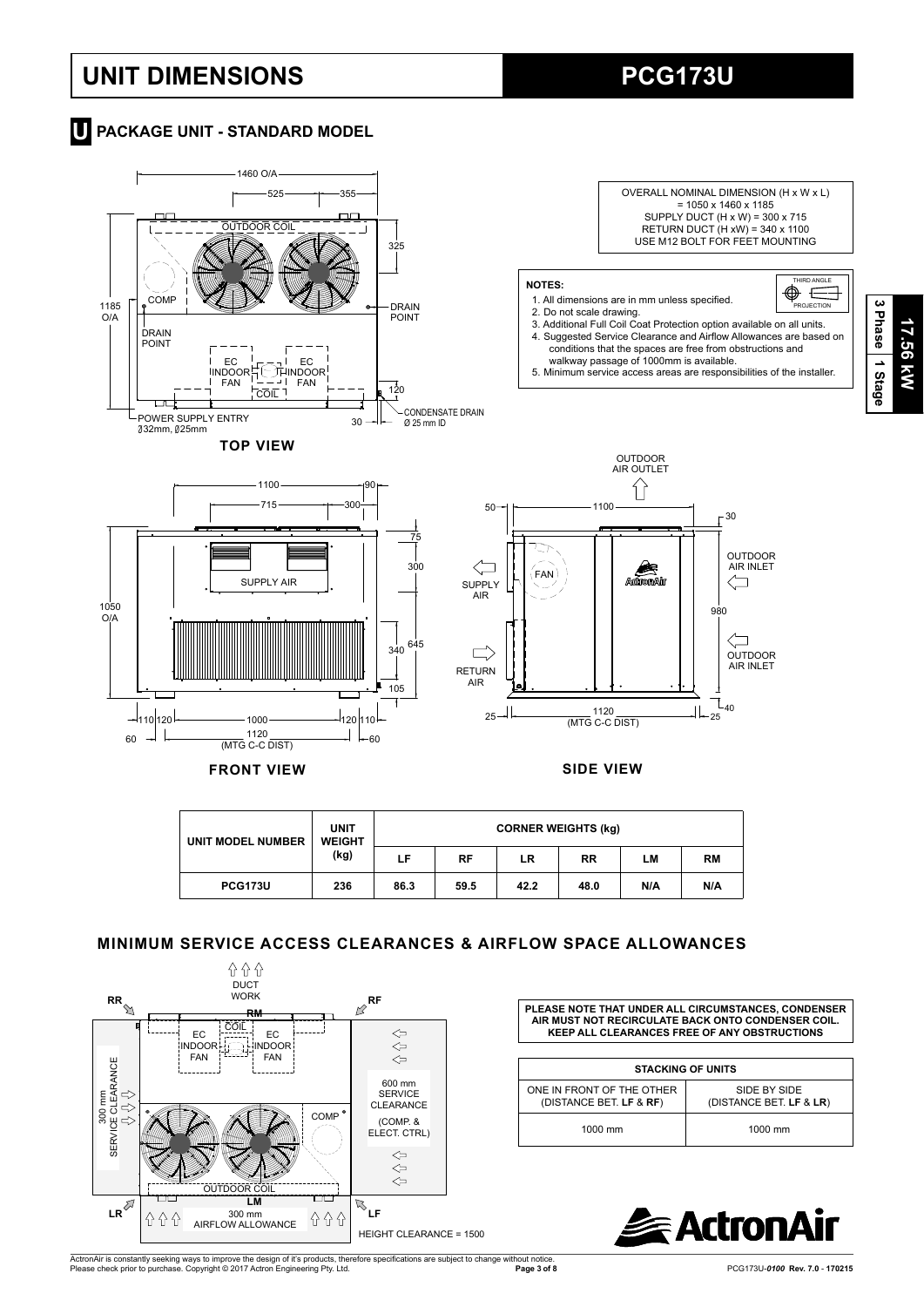# **INDOOR FAN DATA / FAN CURVE**

|                |       | <b>EXTERNAL STATIC PRESSURE (Pa)</b> |       |     |       |     |       |     |       |     |       |     |                             |     |       |     |
|----------------|-------|--------------------------------------|-------|-----|-------|-----|-------|-----|-------|-----|-------|-----|-----------------------------|-----|-------|-----|
| <b>AIRFLOW</b> | 50    |                                      | 75    |     | 100   |     | 125   |     | 150   |     | 175   |     | 200                         |     | 225   |     |
| (1/s)          | % PWM | W                                    | % PWM | W   | % PWM | W   | % PWM | w   | % PWM | W   | % PWM | W   | % PWM                       | W   | % PWM | W   |
| 770            | 66    | 288                                  | 70    | 333 | 74    | 371 | 79    | 422 | 84    | 474 | 88    | 512 | 93                          | 561 | 98    | 610 |
| 775            | 67    | 294                                  | 71    | 335 | 75    | 374 | 80    | 428 | 85    | 476 | 89    | 518 | 94                          | 571 | 99    | 618 |
| 800            | 71    | 315                                  | 75    | 358 | 80    | 404 | 85    | 457 | 89    | 502 | 93    | 550 | 99                          | 610 |       |     |
| 825            | 74    | 340                                  | 79    | 383 | 84    | 436 | 88    | 482 | 93    | 535 | 97    | 584 |                             |     |       |     |
| 850            | 78    | 364                                  | 83    | 413 | 88    | 463 | 92    | 513 | 97    | 568 |       |     |                             |     |       |     |
| 875            | 82    | 390                                  | 87    | 445 | 92    | 494 | 96    | 549 |       |     |       |     | <b>MOTOR / BLOWER LIMIT</b> |     |       |     |
| 900            | 87    | 431                                  | 92    | 483 | 97    | 547 |       |     |       |     |       |     |                             |     |       |     |

#### **NOTES:**

**W** = Indoor Fan Power, Watts

**PWM** = Pulse Width Modulation Setting, % PWM (Adjustable through CPI3-2 Board located in electrical panel). Factory PWM Setting = 88 % PWM for 100 Pa.

- Data in the box indicates Factory Default Setting.



| PIN<br>ΞR.<br>I RIGHT | <b>JUMPER</b><br>PIN<br><b>POSITION</b> | <b>INDOOR FAN</b> |  |  |  |  |  |
|-----------------------|-----------------------------------------|-------------------|--|--|--|--|--|
|                       | A                                       | <b>NOT USED</b>   |  |  |  |  |  |
| ENT<br><b>METER)</b>  | B                                       | <b>NOT USED</b>   |  |  |  |  |  |
|                       | C                                       | <b>PCG153U</b>    |  |  |  |  |  |
|                       | D                                       | PCG173U           |  |  |  |  |  |
|                       | E                                       | <b>PCG203U</b>    |  |  |  |  |  |
|                       | F                                       | <b>NOT USED</b>   |  |  |  |  |  |
|                       |                                         |                   |  |  |  |  |  |



**AIRFLOW (l/s)**

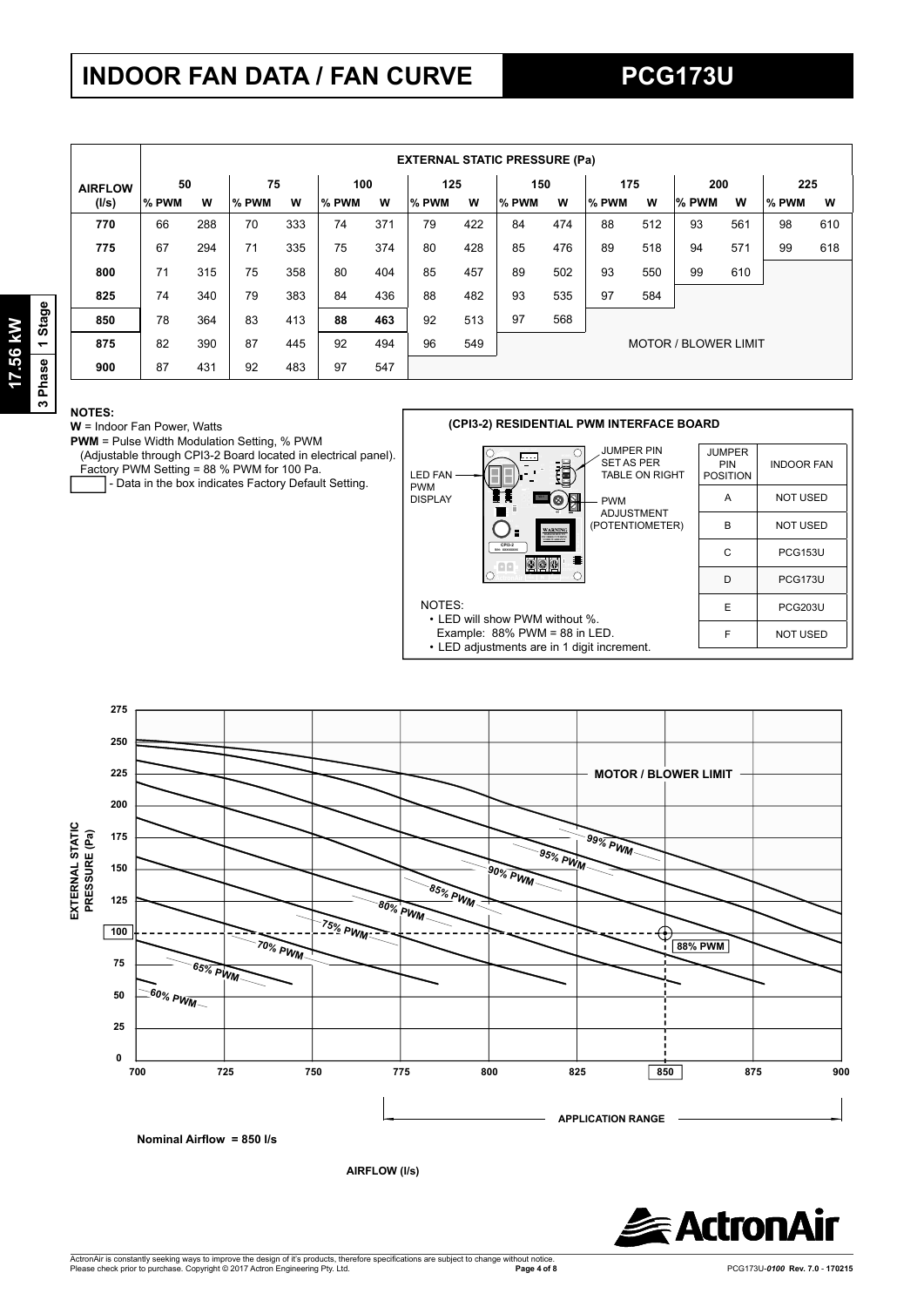## **Outdoor Radiated**

#### **Sound Power**

**Level (SWL)**

| Fan<br>Speed | Sound Power Level<br>dB(A) |      | Octave Band Centre Frequency (Hz), dB |      |      |      |      |      |  |  |  |
|--------------|----------------------------|------|---------------------------------------|------|------|------|------|------|--|--|--|
|              |                            | 125  | 250                                   | 500  | 1k   | 2k   | 4k   | 8k   |  |  |  |
| Low          | 69.0                       | 68.5 | 68.1                                  | 66.5 | 64.1 | 60.5 | 56.8 | 52.7 |  |  |  |
| High         | 71.0                       | 70.3 | 70.1                                  | 68.3 | 66.2 | 62.5 | 58.7 | 54.8 |  |  |  |

### **Indoor Outlet**

**Sound Power Level (SWL)**

| Airflow<br>Setting | Airflow<br>Li/s | Sound<br>Power Level | Octave Band Centre Frequency (Hz), dB |      |      |      |      |      |      |  |  |  |
|--------------------|-----------------|----------------------|---------------------------------------|------|------|------|------|------|------|--|--|--|
|                    | dB(A)           | 125                  | 250                                   | 500  | 1k   | 2k   | 4k   | 8k   |      |  |  |  |
| Nominal            | 850             | 75.0                 | 72.8                                  | 73.8 | 72.9 | 70.2 | 66.1 | 63.0 | 58.0 |  |  |  |

#### **OUTDOOR RADIATED INDOOR OUTLET**



# **PCG173U Sound Power Level**



#### **NOTES:**

- 1. Radiated sound power levels are based on ISO 3743-2.
- 2. Outlet sound power levels are based on ISO 13347-2.



**3 Phase**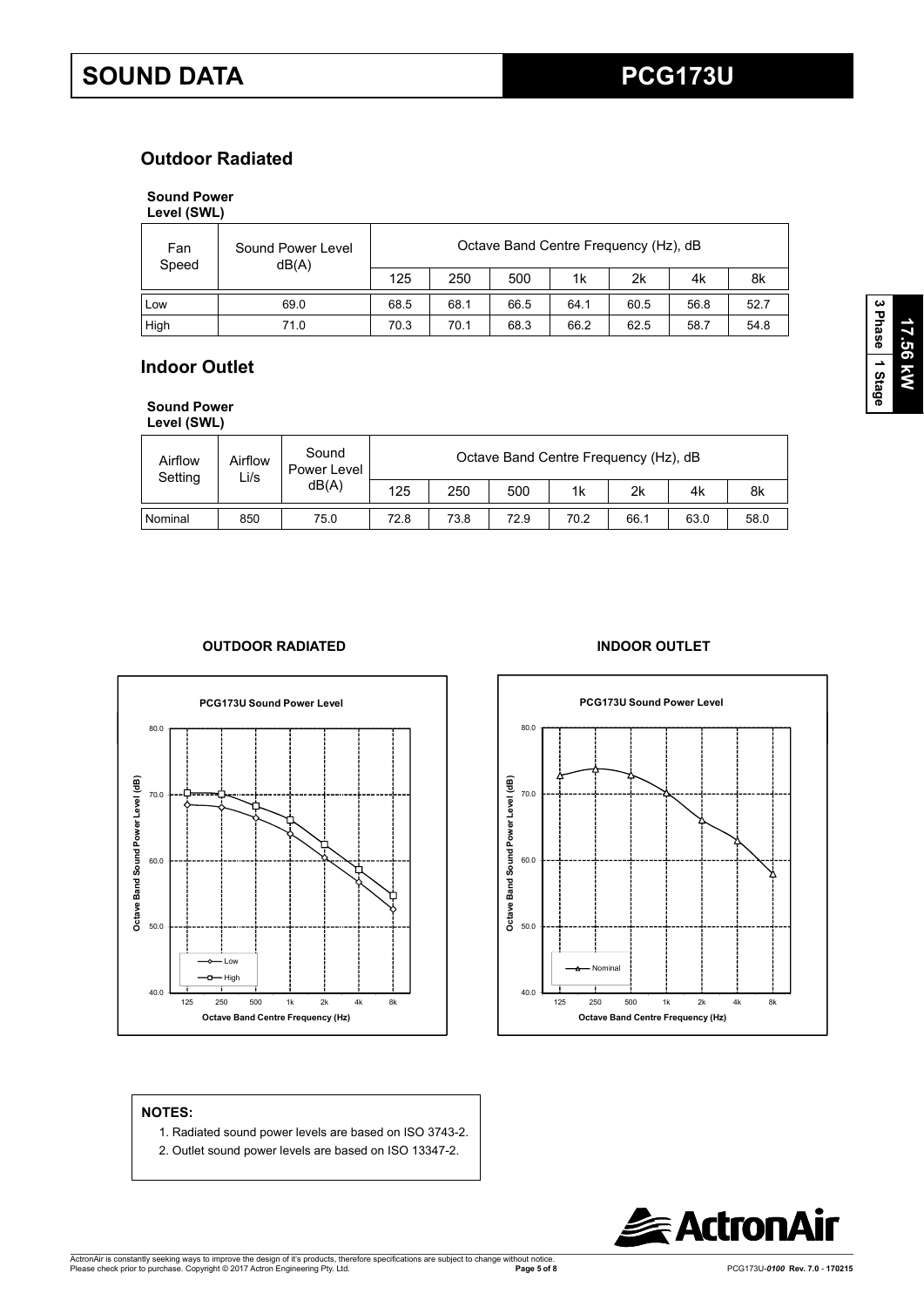## **SPECIFICATIONS PCG173U**

| <b>CONSTRUCTION</b>                                                                                                                          |                                                                                    |                                                          | <b>COMPRESSOR</b>                                          |              |                                         |                                                                           |                                                                                              |  |  |
|----------------------------------------------------------------------------------------------------------------------------------------------|------------------------------------------------------------------------------------|----------------------------------------------------------|------------------------------------------------------------|--------------|-----------------------------------------|---------------------------------------------------------------------------|----------------------------------------------------------------------------------------------|--|--|
| <b>CABINET BASE</b>                                                                                                                          | 1.2 mm Galvanized Steel                                                            |                                                          | NUMBER PER UNIT x TYPE                                     |              |                                         | 1 x Scroll (Hermetic)                                                     |                                                                                              |  |  |
| CABINET TOP AND SIDES                                                                                                                        | 0.9 - 1.2 mm ZA & Galv. Steel                                                      |                                                          | <b>FULL LOAD AMPS</b>                                      |              |                                         | 10.8                                                                      |                                                                                              |  |  |
| <b>SURFACE FINISH</b>                                                                                                                        | 65 µ Baked Polyester Powder Coat                                                   | <b>LOCKED ROTOR AMPS</b><br>64.5                         |                                                            |              |                                         |                                                                           |                                                                                              |  |  |
| <b>INSULATION (Indoor Unit)</b>                                                                                                              |                                                                                    | <b>STARTING METHOD</b><br>D.O.L. (optional soft starter) |                                                            |              |                                         |                                                                           |                                                                                              |  |  |
| 10 mm Foil Faced Polyethylene                                                                                                                |                                                                                    |                                                          | <b>REFRIGERATION SYSTEM</b>                                |              |                                         |                                                                           |                                                                                              |  |  |
| <b>TYPE</b>                                                                                                                                  | 12 mm Expanded Polystyrene                                                         |                                                          | <b>REFRIGERANT TYPE</b>                                    |              |                                         | <b>R-410A</b>                                                             |                                                                                              |  |  |
| <b>ELECTRICAL</b>                                                                                                                            |                                                                                    |                                                          | <b>EXPANSION CONTROL</b>                                   |              |                                         | <b>Direct Expansion Orifice</b>                                           |                                                                                              |  |  |
|                                                                                                                                              |                                                                                    |                                                          | FACTORY CHARGE (grams)                                     |              |                                         | 6,750                                                                     |                                                                                              |  |  |
| <b>VOLTAGE</b><br><b>FREQUENCY</b>                                                                                                           | 400 Volts<br>50 Hz                                                                 |                                                          | <b>FILTER DRIER</b>                                        |              |                                         |                                                                           |                                                                                              |  |  |
| No. OF PHASES                                                                                                                                | 3 Phase + Neutral                                                                  |                                                          |                                                            |              |                                         |                                                                           |                                                                                              |  |  |
| MINIMUM VOLTAGE                                                                                                                              | 380 V                                                                              |                                                          | CONNECTION SIZE & TYPE<br><b>FACTORY SUPPLIED / FITTED</b> |              |                                         | No                                                                        | 9.52 mm (3/8") ODF - Soldered                                                                |  |  |
| <b>MAXIMUM VOLTAGE</b>                                                                                                                       | 440 V                                                                              |                                                          |                                                            |              |                                         | See Installation Section for complete Filter Drier specifications.        |                                                                                              |  |  |
| FULL LOAD AMPS PHASE - 1*                                                                                                                    | 16.6                                                                               |                                                          |                                                            |              |                                         |                                                                           |                                                                                              |  |  |
| FULL LOAD AMPS PHASE - 2 & 3*                                                                                                                | 11.2                                                                               |                                                          | <b>PROTECTION DEVICES</b>                                  |              |                                         |                                                                           |                                                                                              |  |  |
| <b>RATED LOAD AMPS**</b>                                                                                                                     | 12.8                                                                               |                                                          | <b>HIGH PRESSURE CUTOUT SWITCH</b>                         |              |                                         |                                                                           | Nonadjustable (Automatic Reset)                                                              |  |  |
| APPROX. STARTING AMPS                                                                                                                        | 64.5                                                                               |                                                          | LOW PRESSURE CUTOUT SWITCH                                 |              |                                         |                                                                           | Nonadjustable (Automatic Reset)                                                              |  |  |
| <b>IP RATING</b>                                                                                                                             | <b>IP 44</b>                                                                       |                                                          | COMPRESSOR MOTOR TEMP.                                     |              |                                         | <b>Internal Thermal Cut-Out</b>                                           |                                                                                              |  |  |
| IMPORTANT - The local electricity authority may require limits on starting current and                                                       |                                                                                    |                                                          | <b>INDOOR FAN OVERLOAD</b>                                 |              |                                         | Internal Thermal Cut-Out                                                  |                                                                                              |  |  |
| voltage drop, please check prior to purchase.                                                                                                |                                                                                    |                                                          | OUTDOOR FAN OVERLOAD                                       |              |                                         | Internal Thermal Cut-Out                                                  |                                                                                              |  |  |
|                                                                                                                                              | * Full Load Amps are based on Compressor and Fan Motor's maximum expected current. |                                                          | SUMP HEATER WATTS *                                        |              |                                         | 30 (if fitted)                                                            |                                                                                              |  |  |
| ** Rated Load Amps are measured and tested in accordance with AS/NZS3823.1.2.                                                                |                                                                                    |                                                          |                                                            |              |                                         |                                                                           | *Crankcase Heater is an optional Kit & needs to be ordered separately if required.           |  |  |
| <b>CABLE SIZE &amp; CIRCUIT BREAKER SIZE</b>                                                                                                 |                                                                                    |                                                          | <b>ELECTRIC CONTROLS</b>                                   |              |                                         |                                                                           |                                                                                              |  |  |
| Suggested minimum cable size should be used as a guide only, refer to AS/NZS 3000<br>"Australian/New Zealand Wiring Rules" for more details. |                                                                                    |                                                          | <b>DEFROST METHOD</b>                                      |              |                                         | Reverse Cycle                                                             |                                                                                              |  |  |
| CABLE SIZE (MAIN LINE)                                                                                                                       | 2.5 mm <sup>2</sup> (SUGGESTED MINIMUM)                                            | <b>DEFROST TYPE</b>                                      |                                                            |              |                                         | <b>Adaptive Demand Defrost</b>                                            |                                                                                              |  |  |
| CIRCUIT BREAKER SIZE (Amps)                                                                                                                  | 20.0                                                                               |                                                          | CONTROL CIRCUIT BREAKER                                    |              |                                         | 10.0 Amps                                                                 |                                                                                              |  |  |
| <b>OUTDOOR COIL</b>                                                                                                                          |                                                                                    |                                                          | <b>CONTROL FIELD WIRING</b>                                |              |                                         |                                                                           | 2 Core 14 / 0.20 Screened Cable                                                              |  |  |
|                                                                                                                                              |                                                                                    |                                                          |                                                            |              |                                         |                                                                           |                                                                                              |  |  |
| <b>TUBE TYPE</b><br>FIN TYPE                                                                                                                 | Copper - Rifle Bore<br>Aluminium - Wave                                            |                                                          | <b>OPERATING RANGE</b>                                     |              |                                         |                                                                           | It is essential that the unit is correctly sized for the application and operates within its |  |  |
| FACE AREA (m sqr)                                                                                                                            | 1.29                                                                               |                                                          |                                                            |              |                                         | recommended range of operating conditions as shown below.                 |                                                                                              |  |  |
| FIN SPACING (per m)                                                                                                                          | 472                                                                                |                                                          |                                                            |              |                                         | <b>INDOOR</b>                                                             | <b>OUTDOOR</b>                                                                               |  |  |
| <b>COIL COATING</b>                                                                                                                          | Blue Epoxy Coat Coil Fin Protection                                                |                                                          | <b>MODE</b>                                                | <b>RANGE</b> | <b>AIR INTAKE</b>                       |                                                                           | <b>AIR INTAKE</b>                                                                            |  |  |
| <b>ROWS</b>                                                                                                                                  | ---                                                                                |                                                          |                                                            | Max.         | <b>TEMPERATURE</b><br>30°C DB / 22°C WB |                                                                           | <b>TEMPERATURE</b><br>50°C DB                                                                |  |  |
|                                                                                                                                              |                                                                                    | Cooling                                                  |                                                            | Min.         | 20°C DB / 16°C WB                       |                                                                           | 15°C DB                                                                                      |  |  |
| <b>OUTDOOR FAN</b>                                                                                                                           |                                                                                    |                                                          |                                                            | Max.         |                                         | 24°C DB                                                                   | 19.5°C DB / 18°C WB                                                                          |  |  |
| NUMBER OF FANS x TYPE                                                                                                                        | 2 x Axial                                                                          | Heating                                                  |                                                            | Min.         |                                         | 16°C DB                                                                   | $-10^{\circ}$ C WB                                                                           |  |  |
| NUMBER OF BLADES PER FAN                                                                                                                     | 5                                                                                  |                                                          |                                                            |              |                                         | IMPORTANT - For low ambient cooling use option S. Lower ambient available |                                                                                              |  |  |
| DIAMETER (mm)                                                                                                                                | 450                                                                                |                                                          |                                                            |              |                                         |                                                                           | on request. Contact your nearest ActronAir office for more details.                          |  |  |
| OUTPUT kW (each)                                                                                                                             | 0.145                                                                              |                                                          | Option S                                                   |              |                                         |                                                                           | Max. 29°C DB / 19°C WB 50°C DB                                                               |  |  |
| MOTOR TYPE / DRIVE TYPE                                                                                                                      | 6 Pole External Rotor / Direct                                                     | Low<br>Ambient                                           |                                                            | Min.         |                                         | 20°C DB / 15°C WB                                                         | 5°C DB                                                                                       |  |  |
| FAN SPEED CONTROL                                                                                                                            | 2 Speed via Capacitor                                                              | Cooling                                                  | On                                                         | Max.         |                                         | 29°C DB / 19°C WB                                                         | 50°C DB                                                                                      |  |  |
| The standard type outdoor fans fitted to this unit will accept up to 5Pa<br>of external static resistance.                                   |                                                                                    |                                                          | Request                                                    | Min.         |                                         | 20°C DB / 15°C WB                                                         | $-5^{\circ}$ CDB                                                                             |  |  |
| <b>INDOOR COIL</b>                                                                                                                           |                                                                                    |                                                          | <b>AIR FILTERS</b>                                         |              |                                         |                                                                           |                                                                                              |  |  |
| <b>TUBE TYPE</b>                                                                                                                             | Copper - Rifle Bore                                                                |                                                          |                                                            |              |                                         |                                                                           | All return air including fresh air must have adequate filters supplied and fitted by the     |  |  |
| FIN TYPE                                                                                                                                     | Aluminium - Louvre                                                                 |                                                          |                                                            |              |                                         |                                                                           | installing contractor. Filters must be located in accessible location between the            |  |  |
| FACE ARE (m sqr)                                                                                                                             | 0.41                                                                               |                                                          | return air grille and the unit.-                           |              |                                         | ActronAir® does not supply or make any provisions for return air filter.  |                                                                                              |  |  |
| FIN SPACING (per m)                                                                                                                          | 472                                                                                |                                                          |                                                            |              |                                         |                                                                           |                                                                                              |  |  |
| <b>COIL COATING</b>                                                                                                                          | Blue Epoxy Coat Coil Fin Protection                                                |                                                          |                                                            |              |                                         |                                                                           |                                                                                              |  |  |
| <b>ROWS</b>                                                                                                                                  | ---                                                                                |                                                          |                                                            |              |                                         |                                                                           |                                                                                              |  |  |
|                                                                                                                                              |                                                                                    |                                                          |                                                            |              |                                         |                                                                           |                                                                                              |  |  |
| <b>INDOOR FAN</b>                                                                                                                            |                                                                                    |                                                          |                                                            |              |                                         |                                                                           |                                                                                              |  |  |
|                                                                                                                                              |                                                                                    |                                                          |                                                            |              |                                         |                                                                           |                                                                                              |  |  |
| NUMBER OF FANS x TYPE                                                                                                                        | 1 x Twin Deck Centrifugal EC Fan                                                   |                                                          |                                                            |              |                                         |                                                                           |                                                                                              |  |  |
| DIAMETER / WIDTH (mm)                                                                                                                        | 240 x 180                                                                          |                                                          |                                                            |              |                                         |                                                                           |                                                                                              |  |  |
| <b>OUTPUT KW</b><br>MOTOR TYPE / DRIVE TYPE                                                                                                  | 0.373<br>Variable Speed EC Motor / Direct                                          |                                                          |                                                            |              |                                         |                                                                           |                                                                                              |  |  |

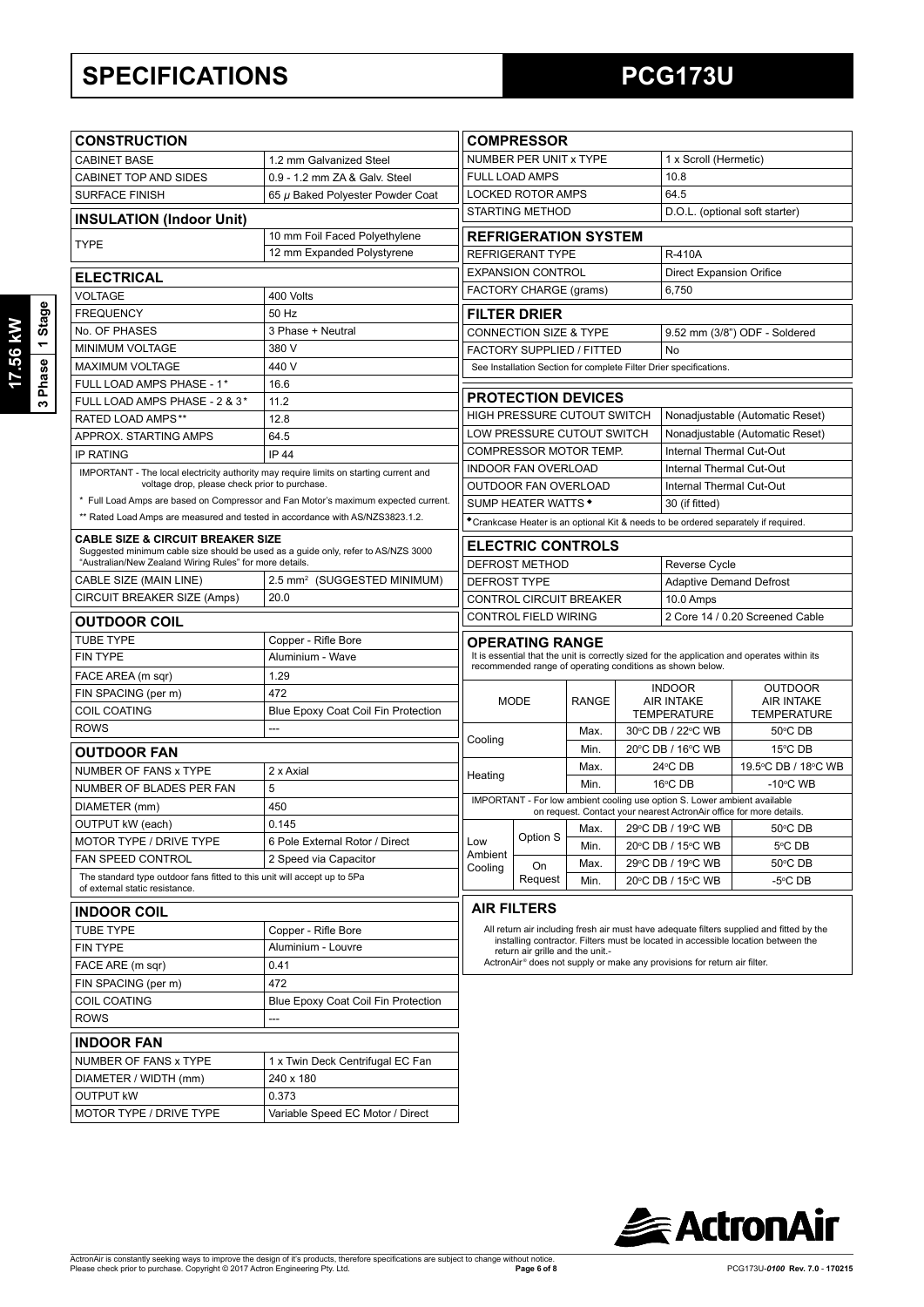

## **WIRING DIAGRAM PCG173U PCG173U**

ActronAir is constantly seeking ways to improve the design of it's products, therefore specifications are subject to change without notice.<br>Please check prior to purchase. Copyright © 2017 Actron Engineering Pty. Ltd.

**17.56 kW**

17.56 kW